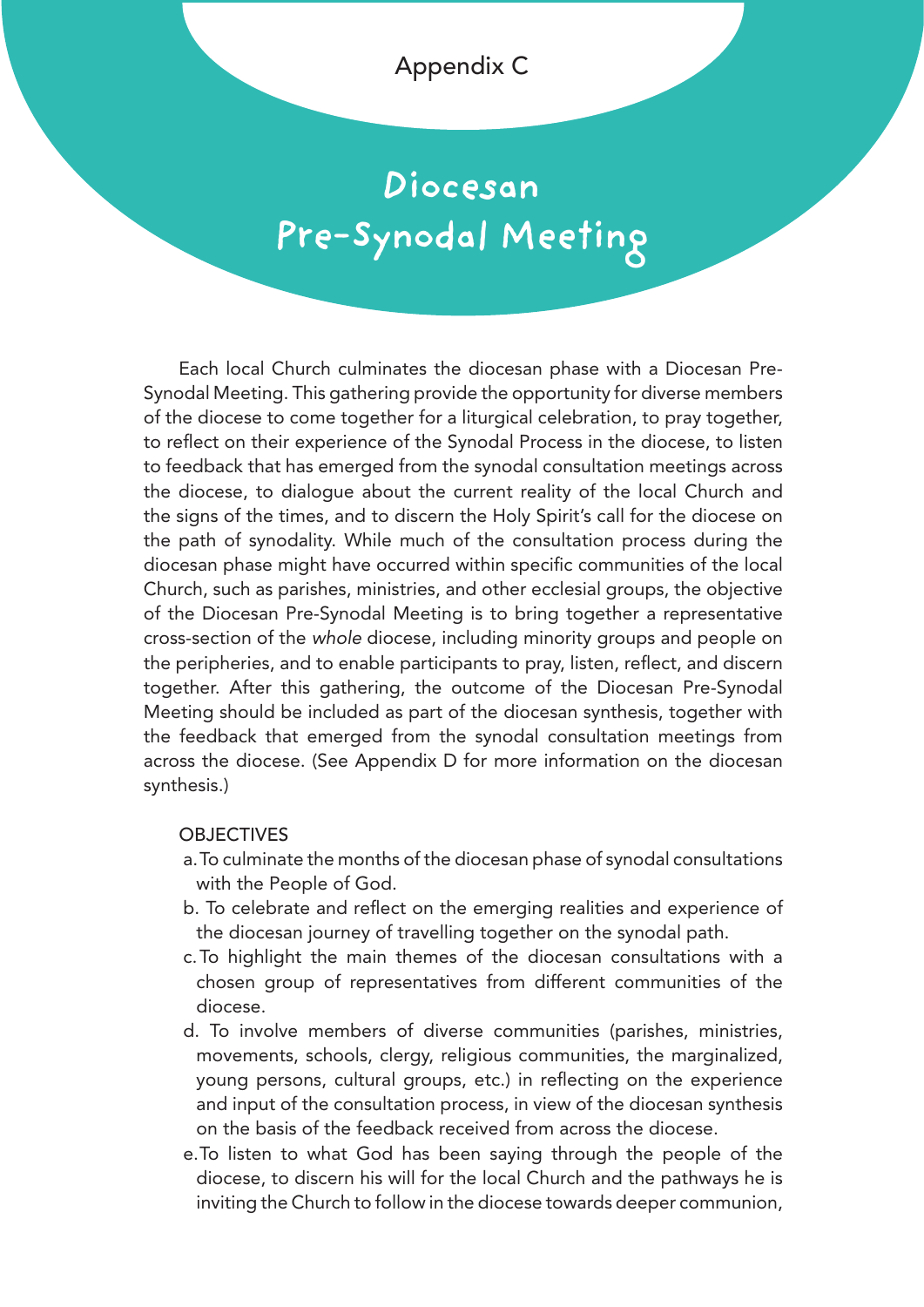fuller participation, and more fruitful mission.

- f.To bring out the best practices, synodal pathways, and a new momentum and vitality towards being a more synodal Church of journeying together, mutual listening, and co-responsibility.
- g. To develop the diocesan synthesis that conveys what was shared by the People of God during the consultation process in the diocese, as a contribution to the current Synodal Process of the entire Church.

#### **PARTICIPANTS**

The members of this Synodal meeting depend on the local situation of the diocese. Dioceses may adapt these guidelines according to population size, geographical distances, resources available, cultural background of people, etc. Ideally the members should include:

- The diocesan Bishop, auxiliary Bishops, and the Diocesan Contact Person(s)/Team
- People whose voices are often inadequately heard, such as those who experience poverty, the elderly, minority groups, isolated persons, people with disabilities, migrants, refugees, indigenous communities, etc.
- Lay leaders (men, women, young people of various ministries and diocesan bodies)
- Other lay persons (men, women, and young people invited from parishes and other Church organizations)
- Clergy (diocesan priests, religious priests, deacons, etc.)
- Members of Institutes of Consecrated life and Societies of Apostolic life (reflecting the diversity of charisms) and leadership of institutions of apostolic and charitable works
- Interested ecumenical and interreligious delegates (and others who may not be Catholic but who can contribute helpful perspectives for the Church)
- People with specialized skills required for the meeting, including facilitators and pastoral or theological experts in ecclesiology

#### AGENDA AND FORM OF THE DIOCESAN PRE-SYNODAL MEETING

The agenda of this gathering would be to celebrate the synodal journey in the diocese so far, to reflect on the feedback received from the consultation process across the diocese, and to move towards developing the diocesan synthesis that represents the fruits of the listening and discernment of the People of God in the diocese. This diocesan synthesis will be the contribution of the diocese sent to the episcopal conference.

The form of this gathering would be shaped in discernment with the Bishop and the Diocesan Contact Person(s)/Team, to most effectively pursue